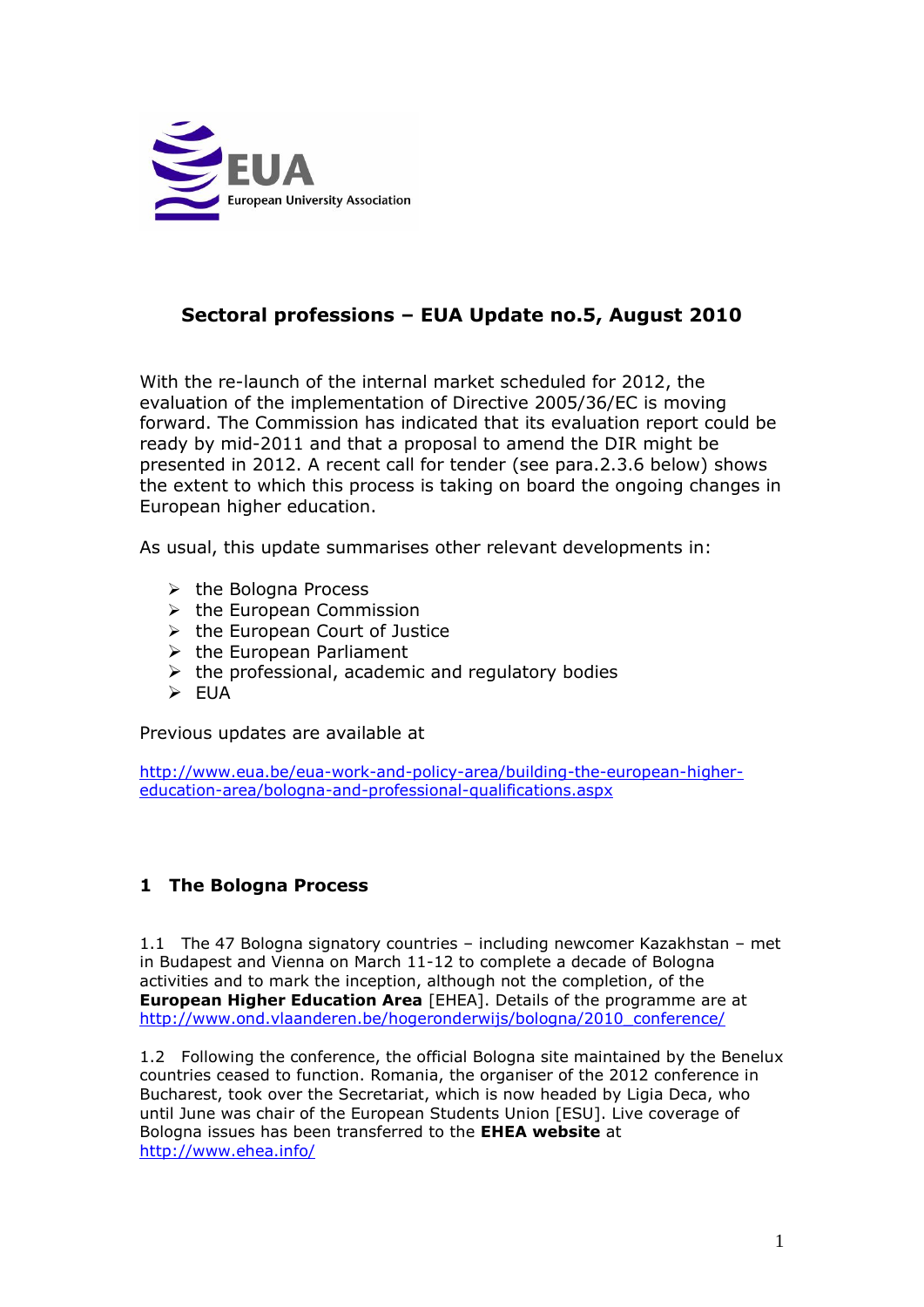1.3 The 47 Bologna countries have all appointed **National Qualifications Framework** [NQF] correspondents. They met in Dublin in April to consider a progress report, which is available at <http://www.ehea.info/article-details.aspx?ArticleId=126>

1.4 The Dublin meeting was preceded by a one-day conference on qualifications frameworks. This included discussion of the relationship of DIR 2005/36/EC with both the Bologna framework and the European Qualifications Framework [EQF]. A report of the conference, as well as an important issues paper on **metaframeworks**, by Bryan Maguire, can be found at <http://www.nqai.ie/QualificationsFrameworksConference2010.html>

1.5 The number of quality assurance agencies on the **European Quality Assurance Register for Higher Education** [EQAR] has now risen to nineteen. The new registrants are the German *Agentur für Qualitätssicherung durch Akkreditierung von Studiengängen* [AQAS] and *Evaluationsagentur Baden-Würtemmberg* [evalag]. The register can be accessed at <http://www.eqar.eu/register.html>

# **2 The European Commission**

2.1 2010 was once the target date for the completion of the internal market. Now 2012 is the date set for its re-launch. Beyond proposals on how to eliminate "bottle-necks", the Commission"s **Europe 2020 strategy** looks forward to the expansion of the internal market in services.

Measures directly related to DIR feature as component strands of the seven flagship initiatives. An 'agenda for new skills and jobs' will seek to 'facilitate and promote intra-EU labour mobility. It also proposes to establish a **European Skills, Competences and Occupations Framework** [ESCO]; this will ensure that competences are expressed in a common language and recognised throughout all levels of education. National governments are asked to embed it in their national qualifications frameworks. ESCO is a joint initiative of DG EAC and DG EMPL; DG MARKT is not involved at this stage. The provisional portal is at <http://esco.tenforce.com/esco-browser/>

For the text of the "Europe 2020" Communication, see [http://ec.europa.eu/eu2020/pdf/COMPLET%20EN%20BARROSO%20%20%20007](http://ec.europa.eu/eu2020/pdf/COMPLET%20EN%20BARROSO%20%20%20007%20-%20Europe%202020%20-%20EN%20version.pdf) [%20-%20Europe%202020%20-%20EN%20version.pdf](http://ec.europa.eu/eu2020/pdf/COMPLET%20EN%20BARROSO%20%20%20007%20-%20Europe%202020%20-%20EN%20version.pdf)

2.2 As part of the build-up to the re-launch of the internal market, President Barroso asked former Commissioner **Mario Monti** to prepare a report containing options and recommendations. (Professor Monti is also president of Università Commerciale Luigi Bocconi in Milan.) It has been suggested that the Commission will follow up the Monti Report with a Communication on professional mobility later this year. It is worth quoting in extenso Monti's comments on the recognition of professional qualifications:

Automatic recognition of qualifications applies only to seven out of more than 800 professions. In the other cases, administrative (mal)practices, delays in recognition processes and corporatist resistances at national level add to the cost and difficulty of exercising abroad and effectively increase barriers to entry into regulated professions.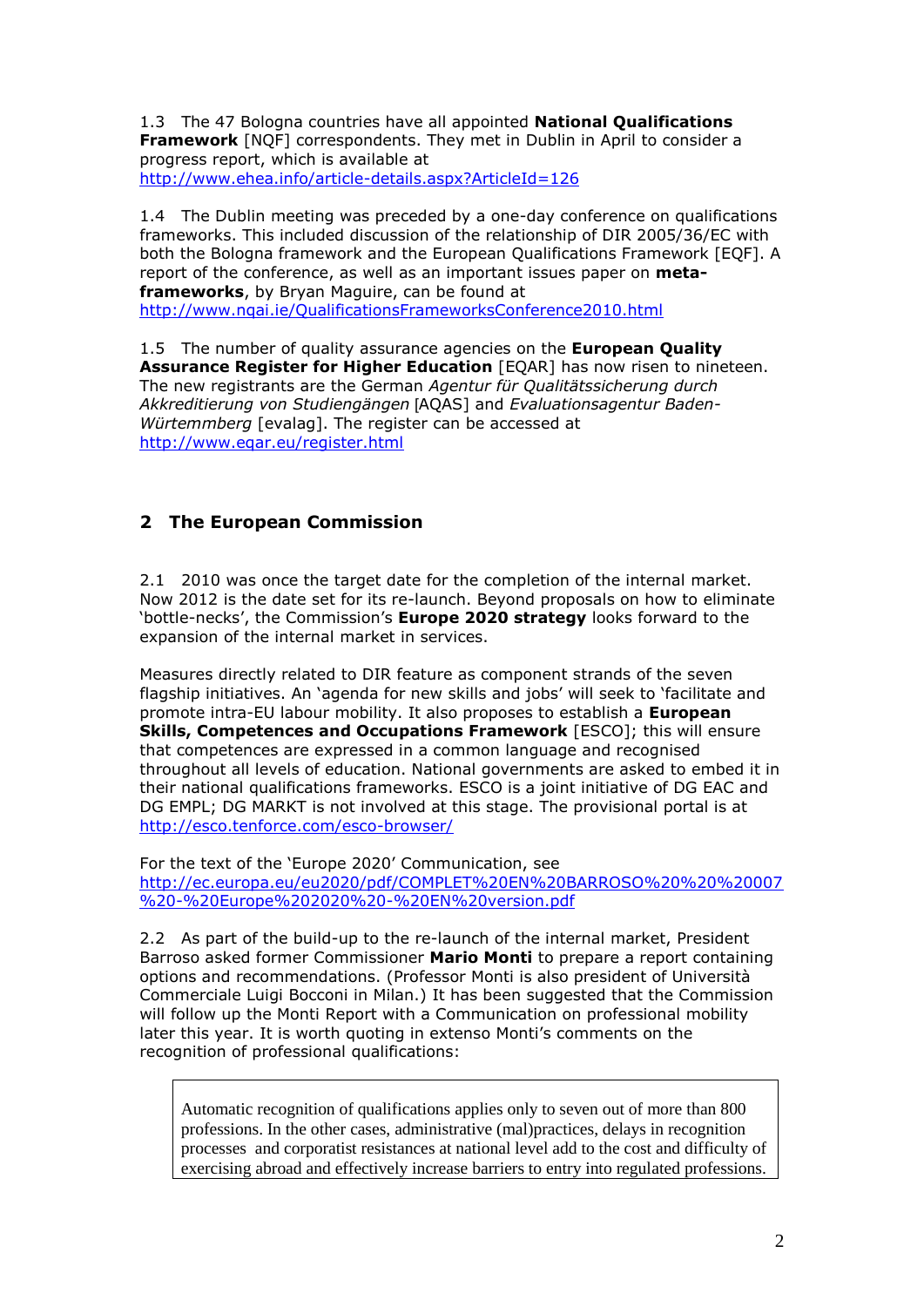The current legal framework set out in the Directive 2005/36/EC to facilitate mutual recognition of professional qualifications between Member States should therefore be clarified and strengthened. There is now scope to raise the bar in this area. The Treaty for European Union replaces unanimity in the Council of Ministers by qualified majority. **Moreover, there is a greater awareness that despite the Bologna process training contents across Member States are not converging to a degree that makes further action superfluous** [EUA emphasis]. To make recognition of professional qualifications easier, the acquis in this area, should be modernised. The scope for automatic recognition of qualifications to new professions should be expanded to new sectors in addition to the seven professions today, targeting in particular new professions required for green and digital industries to facilitate the mobility of highly skilled workers. [p.58]

The Monti Report is available at [http://ec.europa.eu/bepa/pdf/monti\\_report\\_final\\_10\\_05\\_2010\\_en.pdf](http://ec.europa.eu/bepa/pdf/monti_report_final_10_05_2010_en.pdf)

### 2.3 **DG MARKT**

2.3.1 The review of the **transposition of the Services Directive** into national legislations – a transposition process which is going all too slowly – concluded its mutual evaluation phase in March. Member States were grouped into clusters, in which each MS looked at the others' self-evaluations. Six clusters were formed on the basis of language, volume, and distance:

cluster I – Austria, Czech Republic, Hungary, Slovenia and Slovakia; cluster II – Belgium, France, Liechtenstein, Luxembourg and the Netherlands; cluster III – Bulgaria, Italy, Malta, Portugal and Spain; cluster IV – Cyprus, Greece, Ireland, Romania and UK; cluster V – Denmark, Germany, Iceland, Norway and Poland; cluster VI – Estonia, Finland, Latvia, Lithuania and Sweden.

Each cluster dealt with the following priority sectors: wholesale and retail, construction and real estate related services, tourism services, services of regulated professions, private education services and business services.

Some indication of the content of each self-evaluation, together with opportunity for businesses and citizens to participate in a consultation, is given at [http://ec.europa.eu/internal\\_market/consultations/2010/services\\_directive\\_en.ht](http://ec.europa.eu/internal_market/consultations/2010/services_directive_en.htm) [m](http://ec.europa.eu/internal_market/consultations/2010/services_directive_en.htm)

2.3.2 The **Group of Coordinators** of DIR now publishes summaries of its meetings. In March and June it discussed, inter alia, notifications of architecture qualifications, the question of Mexican qualifications (entry of professionals into EU by virtue of bilateral agreements with Spain), and negotiations with Switzerland. See

[http://ec.europa.eu/internal\\_market/qualifications/group\\_of\\_coordinators\\_en.ht](http://ec.europa.eu/internal_market/qualifications/group_of_coordinators_en.htm) [m](http://ec.europa.eu/internal_market/qualifications/group_of_coordinators_en.htm)

2.3.3In the context of the evaluation of DIR, DG MARKT convened a **meeting of professional bodies** in March to identify priority issues. In terms of the volume of expressions of interest, two topics headed the list: recent educational reforms, particularly the Bologna reforms, and professional cards. A report can be viewed at

[http://ec.europa.eu/internal\\_market/qualifications/news\\_en.htm](http://ec.europa.eu/internal_market/qualifications/news_en.htm)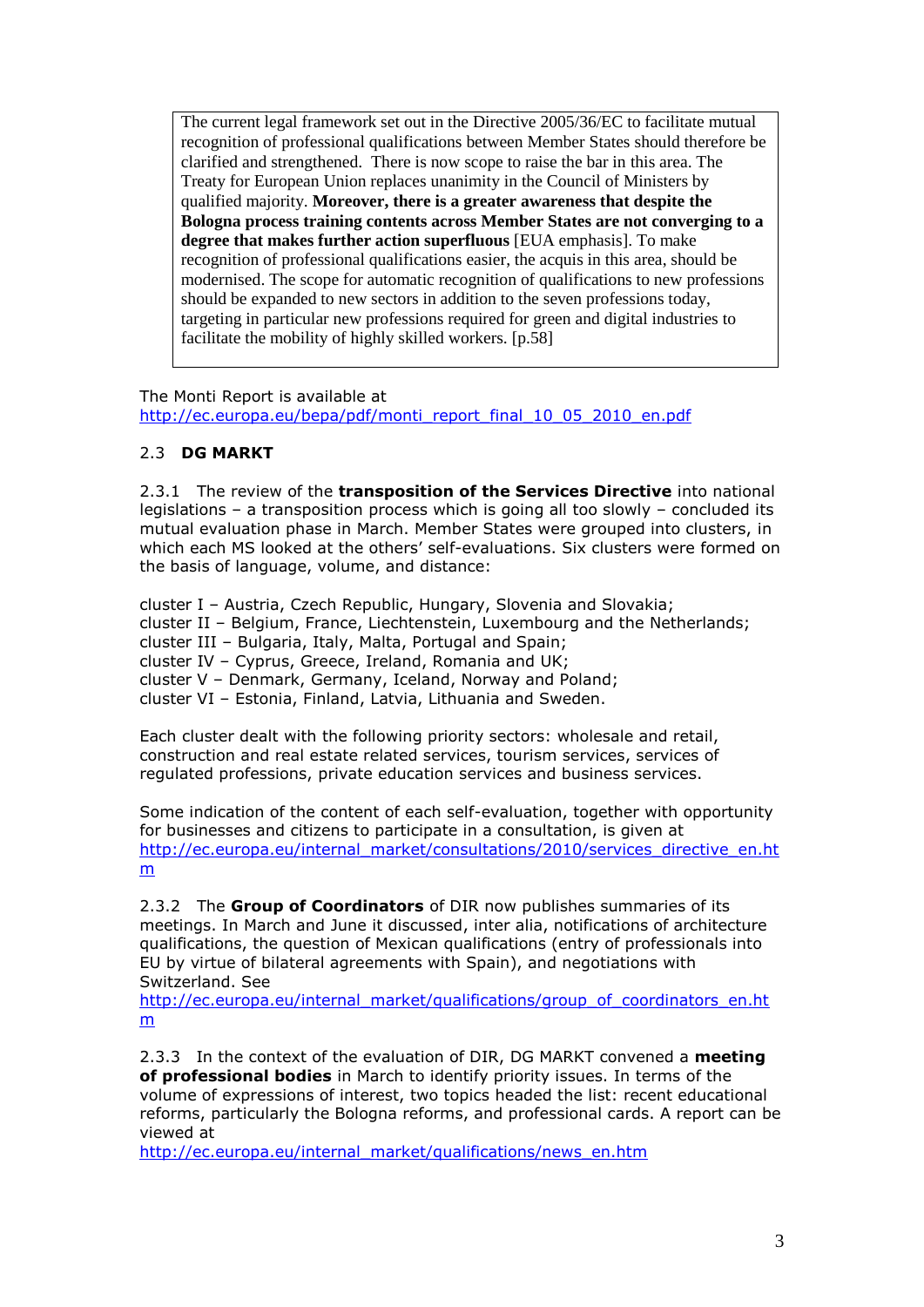2.3.4 Due to feature as key elements in the evaluation process of DIR are **national experience reports** for each sectoral profession. In addition, MS Coordinators have been asked by DG MARKT to produce experience reports on teachers, engineers, Annex IV activities, social workers, physiotherapists, tourist guides and sports professions. These reports are due on September 17 and will be published.

2.3.5 DG MARKT is preparing a new web page listing the **competent authorities** in each MS. Content (it is not clear how detailed this will be) will appear at

[http://ec.europa.eu/internal\\_market/qualifications/compauth\\_en.htm](http://ec.europa.eu/internal_market/qualifications/compauth_en.htm)

2.3.6 DG MARKT announced a **call for tender** in June. It concerned a "study evaluating the Professional Qualifications Directive against recent educational reforms in EU Member States'. The tender package was published at [http://ec.europa.eu/dgs/internal\\_market/tenders/2010\\_11\\_d/index\\_en.htm](http://ec.europa.eu/dgs/internal_market/tenders/2010_11_d/index_en.htm)

### 2.4 **Infringements**

2.4.1 In March, the Commission presented its first report on **EU Pilot**, 22 months after its launch. EU Pilot is a scheme which allows contentious internal market issues and complaints – for example, the non-recognition of professional qualifications – to be taken up and resolved speedily, so as to reduce the number of infringement proceedings. The scheme is a pilot, in the sense that 15 Member States currently participate on a voluntary basis. See [http://ec.europa.eu/community\\_law/infringements/application\\_monitoring\\_en.ht](http://ec.europa.eu/community_law/infringements/application_monitoring_en.htm) [m](http://ec.europa.eu/community_law/infringements/application_monitoring_en.htm)

2.4.2 In a case dating from before the launch of EU Pilot, the European Federation of Nurses Associations [EFN] filed a complaint regarding the noncompliance of **nursing qualifications in Luxembourg**. EFN has announced in March that training courses for nurses in Luxembourg have been extended from three to four years and that the volume and proportions of theoretical and clinical training have been brought into line with the requirements of DIR. See [http://www.efnweb.eu/version1/EN/documents/EFNPressRelease-](http://www.efnweb.eu/version1/EN/documents/EFNPressRelease-DIR36Infringments-LuxembourgCase-EN.pdf)[DIR36Infringments-LuxembourgCase-EN.pdf](http://www.efnweb.eu/version1/EN/documents/EFNPressRelease-DIR36Infringments-LuxembourgCase-EN.pdf)

### 2.5 **DG EAC**

2.5.1 The Commission"s Work Programme for 2010 envisages a proposal for a **Recommendation on informal and non-formal learning**; "it will map out a policy toolbox for promoting and securing better recognition of informal and nonformal learning.' This initiative is one of the elements of the 'youth on the move' strand of the Europe 2020 strategy.

2.5.2 The Commission has begun publication of regular newsletters on the **European Qualifications Framework**. These are available at [http://ec.europa.eu/education/lifelong-learning-policy/doc44\\_en.htm](http://ec.europa.eu/education/lifelong-learning-policy/doc44_en.htm)

2.5.3 In June the Commission (DG EMPL) launched a new **social dialogue committee in education**, bringing together the European Trade Union Committee for Education (ETUCE) – teachers', trainers' and lecturers' trade unions – and the European Federation of Education Employers (EFEE) – education ministries, regional and local authorities, state agencies and other types of employers" organisations.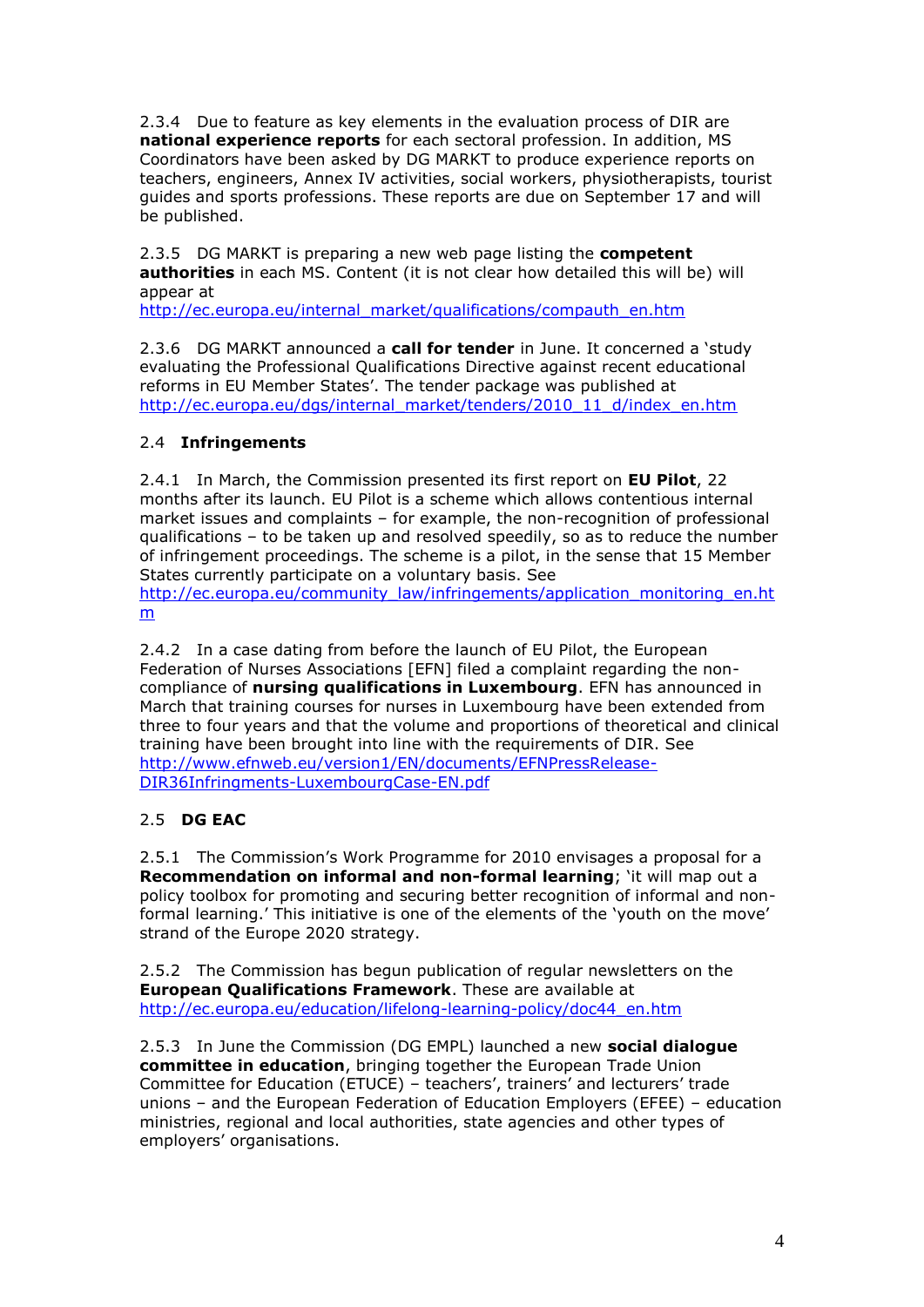### 2.6 **DG SANCO**

2.6.1 DG SANCO"s call to develop a **pilot group of nursing regulators and trainers** has been awarded to GmbH BioMedizinZentrum, Universitaetsstrasse, Bochum, Germany. See

[http://ec.europa.eu/health/workforce/call\\_workforce\\_en.htm](http://ec.europa.eu/health/workforce/call_workforce_en.htm)

### **3 The European Parliament**

3.1 A cross-party group of five MEPs has drafted a **Written Declaration on the EU Workforce for Health**. The Declaration requires signature by a majority of Members before it can be adopted; the deadline is September 17. It …

… Calls on the European Commission and the governments of the Member States to take appropriate measures to:

- ensure that there are sufficient comparable data for EU-wide health workforce planning,
- establish effective and sustainable recruitment and retention strategies in the health
- ensure that all health professionals have access to continuing professional development and that professional qualifications meet agreed criteria,
- promote the role of health professionals in identifying and implementing strategies that facilitate professional and knowledge mobility while recognising health professionals' contribution to achieving optimal health outcomes

[http://www.europarl.europa.eu/sides/getDoc.do?pubRef=-](http://www.europarl.europa.eu/sides/getDoc.do?pubRef=-//EP//NONSGML+WDECL+P7-DCL-2010-0040+0+DOC+PDF+V0//EN&language=EN) [//EP//NONSGML+WDECL+P7-DCL-2010-](http://www.europarl.europa.eu/sides/getDoc.do?pubRef=-//EP//NONSGML+WDECL+P7-DCL-2010-0040+0+DOC+PDF+V0//EN&language=EN) [0040+0+DOC+PDF+V0//EN&language=EN](http://www.europarl.europa.eu/sides/getDoc.do?pubRef=-//EP//NONSGML+WDECL+P7-DCL-2010-0040+0+DOC+PDF+V0//EN&language=EN)

### 3.2 **CULT Committee on Culture and Education**

3.2.1 At its April meeting, CULT adopted the own-initiative report, prepared by Spanish Socialist MEP Maria Badia i Cutchet, on key competences and the implementation of the **2010 Education and Training 2010** work programme. In addition to greater access, stronger focus on gender imbalance, and more intense university-enterprise cooperation, the report calls for the acceleration of the Bologna Process and for better alignment of curricula with labour market needs. See

[http://www.europarl.europa.eu/sides/getDoc.do?pubRef=-](http://www.europarl.europa.eu/sides/getDoc.do?pubRef=-//EP//NONSGML+REPORT+A7-2010-0141+0+DOC+PDF+V0//EN&language=EN) [//EP//NONSGML+REPORT+A7-2010-0141+0+DOC+PDF+V0//EN&language=EN](http://www.europarl.europa.eu/sides/getDoc.do?pubRef=-//EP//NONSGML+REPORT+A7-2010-0141+0+DOC+PDF+V0//EN&language=EN)

### 3.3 **IMCO Internal Market and Consumer Protection**

3.3.1 IMCO has adopted the report drafted by Maltese Socialist MEP Louis Grech on **"delivering a single market to consumers and citizens"**. It urges prioritising the proper implementation of DIR, but stops short of endorsing Mario Monti's call for its 'modernisation'. For the full text, visit [http://www.europarl.europa.eu/sides/getDoc.do?pubRef=-](http://www.europarl.europa.eu/sides/getDoc.do?pubRef=-//EP//NONSGML+REPORT+A7-2010-0132+0+DOC+PDF+V0//EN&language=EN) [//EP//NONSGML+REPORT+A7-2010-0132+0+DOC+PDF+V0//EN&language=EN](http://www.europarl.europa.eu/sides/getDoc.do?pubRef=-//EP//NONSGML+REPORT+A7-2010-0132+0+DOC+PDF+V0//EN&language=EN)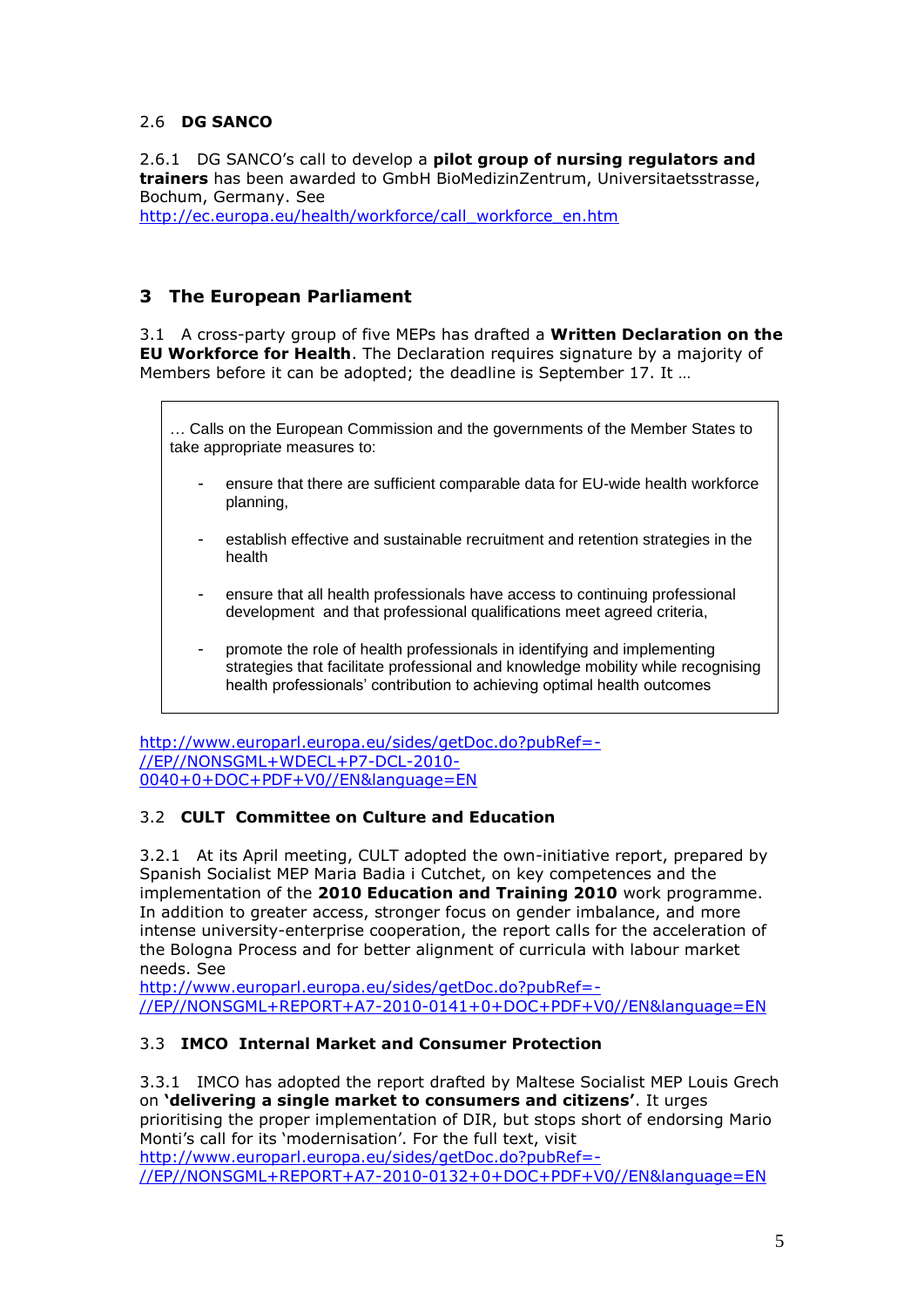3.3.2 IMCO will continue to concern itself with DIR. In October it is due to hold a meeting with EU national parliaments to discuss implementation. It has decided in principle to produce its own **implementation report** in 2011, while any interim briefing papers will complement the work of evaluation being undertaken by the Commission.

# **4 European Court of Justice**

4 The ECJ pronounced in June on the legality of the action taken by Belgian (French Community) authorities to limit **access by French nationals to medical and paramedical courses in Belgium**. The authorities had imposed a quota on non-Belgian students, in an attempt to stem the flow of French students who had been excluded from the domestic quota set in France. The onus is now on the Belgian court to show that the measure can be justified in the light of the protection of public health. See

[http://eur-](http://eur-lex.europa.eu/LexUriServ/LexUriServ.do?uri=OJ:C:2010:148:0003:0003:EN:PDF)

[lex.europa.eu/LexUriServ/LexUriServ.do?uri=OJ:C:2010:148:0003:0003:EN:PDF](http://eur-lex.europa.eu/LexUriServ/LexUriServ.do?uri=OJ:C:2010:148:0003:0003:EN:PDF)

### **5 Professional, academic and regulatory bodies**

### **Healthcare professions**

- The Belgian presidency will host a ministerial conference on the **health professionals of tomorrow**, on September 9-10. One of the themes will be skill-mix and redistribution of tasks in a framework of lifelong learning. [http://www.eutrio.be/ministerial-conference-investing-health](http://www.eutrio.be/ministerial-conference-investing-health-professionals-tomorrow-europe)[professionals-tomorrow-europe](http://www.eutrio.be/ministerial-conference-investing-health-professionals-tomorrow-europe)
- **Healthcare Professionals Crossing Borders** has published the results of its survey into the quality of information sharing by competent authorities. It maps variations of remits and practices, as well as the attitude (generally positive) of authorities towards the Commission"s Internal Market Information system [IMI]. See [http://www.hpcb.eu/news/documents/HPCB\\_Survey\\_results\\_Information\\_](http://www.hpcb.eu/news/documents/HPCB_Survey_results_Information_sharing_and_the_Portugal_Agreement_March_2010.pdf) sharing and the Portugal Agreement March 2010.pdf
- **HPCB"s 16th Update** reports on exchanges between MEPs and Internal Market Commission Barnier on EU-wide recognition of professional disqualifications and on the extension of IMI to the healthcare professions. See [http://www.hpcb.eu/news/documents/Crossing\\_Borders\\_Update\\_16.pdf](http://www.hpcb.eu/news/documents/Crossing_Borders_Update_16.pdf)
- $\triangleright$  It also reports the setting up by the UK Council for Healthcare Regulatory Excellence and the London School of Economics – of the **CHRE Observatory on Health Professional Regulation**, with a brief to monitor regulatory activity and to disseminate good practice. Initially, it will focus on the professions of medical doctor, nurse and pharmacist. It currently has a membership of 43 national bodies, 13 of which are in the EU. Information is available at <http://www.chre.org.uk/policyandresearch/277/>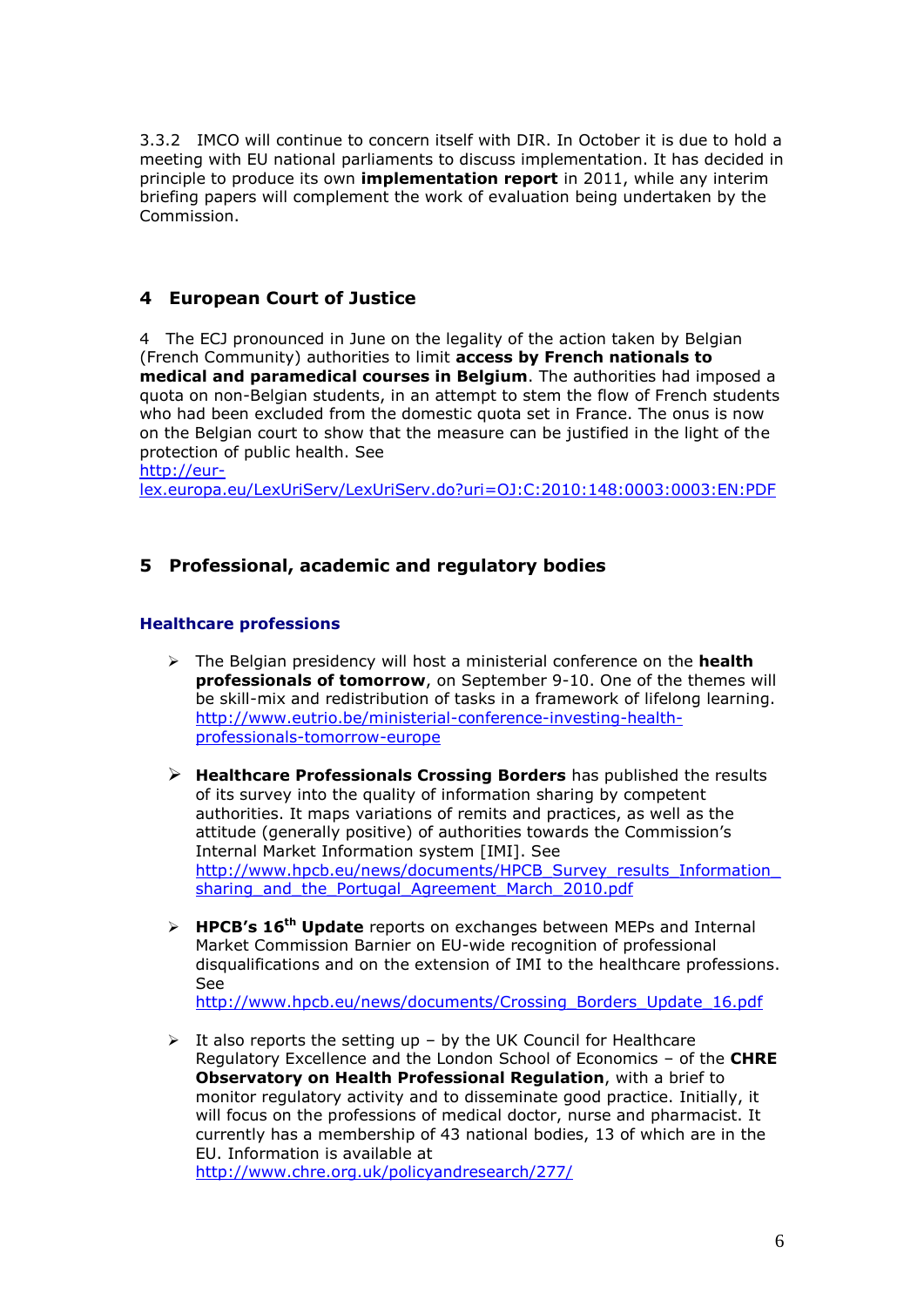### **Medical doctor**

- The second incarnation of the **MEDINE** thematic network project, hosted by the University of Edinburgh, has published its first newsletter. <http://medine2.com/Public/docs/MEDINE2-Newsletter-Issue-1.pdf>
- Presentations from the June 2010 conference of **AMSE** on the internationalisation of medical schools are now available at <http://amse2010.charite.de/en/programme/>

#### **General care nurse**

- For **EFN**"s concerns regarding training programmes in Luxembourg, see para.2.4.2 above.
- The **European Forum of National Nursing and Midwifery Associations** [EFNNMA] met in Copenhagen in June. A report of the meeting, which addressed the ethics of professional recruitment, is at [http://www.euro.who.int/en/what-we-do/health-topics/Health](http://www.euro.who.int/en/what-we-do/health-topics/Health-systems/nursing-and-midwifery/activities/european-forum-of-national-nursing-and-midwifery-associations-efnnma/annual-meetings/international-code-on-recruitment-of-health-personnel/13th-annual-meeting-of-efnnma)[systems/nursing-and-midwifery/activities/european-forum-of-national](http://www.euro.who.int/en/what-we-do/health-topics/Health-systems/nursing-and-midwifery/activities/european-forum-of-national-nursing-and-midwifery-associations-efnnma/annual-meetings/international-code-on-recruitment-of-health-personnel/13th-annual-meeting-of-efnnma)[nursing-and-midwifery-associations-efnnma/annual](http://www.euro.who.int/en/what-we-do/health-topics/Health-systems/nursing-and-midwifery/activities/european-forum-of-national-nursing-and-midwifery-associations-efnnma/annual-meetings/international-code-on-recruitment-of-health-personnel/13th-annual-meeting-of-efnnma)[meetings/international-code-on-recruitment-of-health-personnel/13th](http://www.euro.who.int/en/what-we-do/health-topics/Health-systems/nursing-and-midwifery/activities/european-forum-of-national-nursing-and-midwifery-associations-efnnma/annual-meetings/international-code-on-recruitment-of-health-personnel/13th-annual-meeting-of-efnnma)[annual-meeting-of-efnnma](http://www.euro.who.int/en/what-we-do/health-topics/Health-systems/nursing-and-midwifery/activities/european-forum-of-national-nursing-and-midwifery-associations-efnnma/annual-meetings/international-code-on-recruitment-of-health-personnel/13th-annual-meeting-of-efnnma)
- New **Standards for Pre-registration Nursing Education** will be published in the UK in the autumn. The NMC"s summer update for nurses anticipates a curriculum built on generic competences in professional values, communication, nursing, and leadership skills; these will constitute the core onto which specific competences in the four existing specialist fields – adult, learning disability, mental health, and children"s nursing – will be grafted.

[http://www.nmc](http://www.nmc-uk.org/Documents/Publications%20NMC%20Update/nmcUpdateSummer2010%20Nurses.pdf)[uk.org/Documents/Publications%20NMC%20Update/nmcUpdateSummer2](http://www.nmc-uk.org/Documents/Publications%20NMC%20Update/nmcUpdateSummer2010%20Nurses.pdf) [010%20Nurses.pdf](http://www.nmc-uk.org/Documents/Publications%20NMC%20Update/nmcUpdateSummer2010%20Nurses.pdf)

 $\triangleright$  In the context of the debate on the integrated European healthcare workforce, set in train by DG SANCO's Green Paper, an interesting overview of the qualifications and competences of **"advanced practice nurses"** can be found in OECD Health Working Paper no.54. Among the countries covered are BE, CY, CZ, FI, FR, IE, PL and UK. Recommendations on education and training can be found on p.54 at [http://www.oecd.org/officialdocuments/displaydocumentpdf?cote=delsa/h](http://www.oecd.org/officialdocuments/displaydocumentpdf?cote=delsa/hea/wd/hwp(2010)5&doclanguage=en) [ea/wd/hwp\(2010\)5&doclanguage=en](http://www.oecd.org/officialdocuments/displaydocumentpdf?cote=delsa/hea/wd/hwp(2010)5&doclanguage=en)

#### **Midwife**

- Details of the first **European Master programme in midwifery** are now available from the coordinating institution, Glasgow Caledonian University, at [http://www.gcu.ac.uk/study/postgraduate/courses/european-midwifery-](http://www.gcu.ac.uk/study/postgraduate/courses/european-midwifery-8562.php?loc=uk)[8562.php?loc=uk](http://www.gcu.ac.uk/study/postgraduate/courses/european-midwifery-8562.php?loc=uk)
- **EMA** plans an education conference in Madeira in November. Details will appear at [http://www.europeanmidwives.eu/ema/50News\\_and\\_Activities/04EMA\\_ED](http://www.europeanmidwives.eu/ema/50News_and_Activities/04EMA_EDUCATION_CONFERENCES/) [UCATION\\_CONFERENCES/](http://www.europeanmidwives.eu/ema/50News_and_Activities/04EMA_EDUCATION_CONFERENCES/)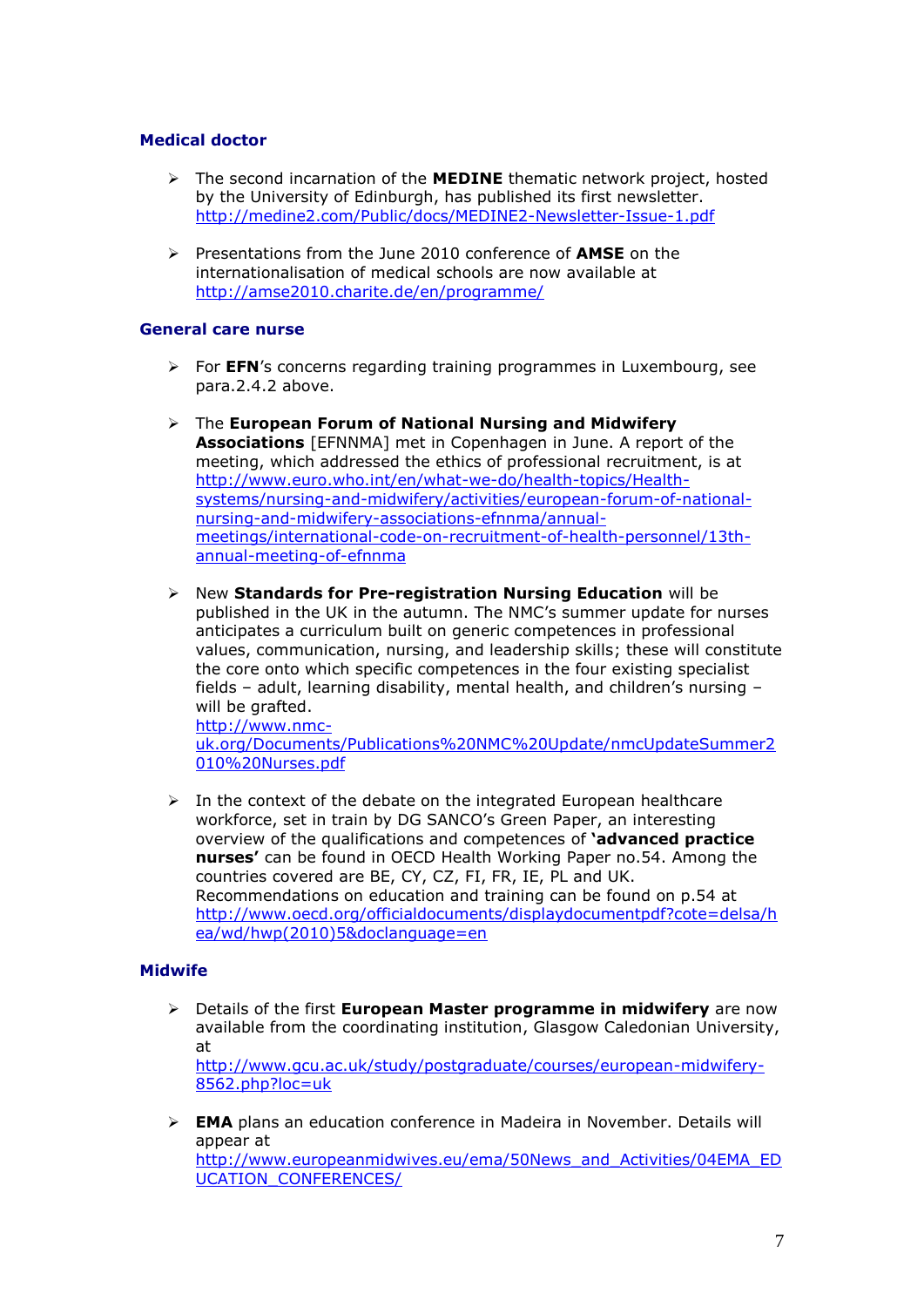### **Dental practitioner**

- The **Council of European Dentists**, meeting in May, passed two important resolutions, setting out its view of the priority issues for the evaluation of DIR, as well as its proposals for deletion/addition/amendment of the curricular elements listed in Annex V of DIR. The resolutions urge the updating of DIR to reflect new competences and bodies of knowledge, particularly bio-medical. They also seek the specification of the agreed training workload as a minimum of 5500 hours. They strongly oppose the splitting of the dentistry qualifications into Bachelor and Master compenents, as per Bologna, partly on the grounds of the risk that Bachelors might, in some MSs, perform activities which in others can be undertaken only by fully qualified practitioners. They also make recommendations regarding language requirements, third country qualifications, and consultation of professional bodies by the Commission. See <http://www.eudental.eu/>
- The March 2010 **ADEE** Newsletter announced the future revision of its **position papers on curriculum and quality assurance**, with a view to briefing dental schools as they discuss with national authorities the implementation of the Bologna Process in dentistry. The revised paper on curriculum, with appendices dealing with ECTS and assessment, can be viewed – in advance of their presentation to the ADEE General Assembly – at

[http://www.adee.org/cms/index.cfm?fuseaction=page&pID=280&ppID=2](http://www.adee.org/cms/index.cfm?fuseaction=page&pID=280&ppID=200) [00](http://www.adee.org/cms/index.cfm?fuseaction=page&pID=280&ppID=200)

 In October, **ADEE** ran a web-based questionnaire on the Bologna qualifications framework and ECTS. The results will be presented to its August conference in Amsterdam. [http://www.adee.org/cms/uploads/adee/TFII\\_Questionnaire\\_Sept09.doc](http://www.adee.org/cms/uploads/adee/TFII_Questionnaire_Sept09.doc)

#### **Veterinary surgeon**

 The **FVE** reported in February that the veterinary faculty of the University of Liège had received the full and unconditional approval of ECOVE, the European Committee on Veterinary Education (an FVE-EAEVE joint body). The University of Cordoba received conditional approval. [http://www.fve.org/news/newsletters/2010\\_1\\_newsletter.pdf](http://www.fve.org/news/newsletters/2010_1_newsletter.pdf)

#### **Pharmacist**

- $\triangleright$  The Pharmine thematic network has embarked on a comprehensive **mapping of pharmacy training provision**. Its first six country profiles are available at [http://www.pharmine.org/losse\\_paginas/Country\\_Profiles/](http://www.pharmine.org/losse_paginas/Country_Profiles/)
- The UK"s **Royal Pharmaceutical Society**, from which regulatory functions have been transferred to the General Pharmaceutical Council, has set up a new website to handle its activities as a professional body. See

<http://www.rpharms.com/home/home.asp>

 The website of the UK **General Pharmaceutical Council**, meanwhile, is at <http://pharmacyregulation.org/>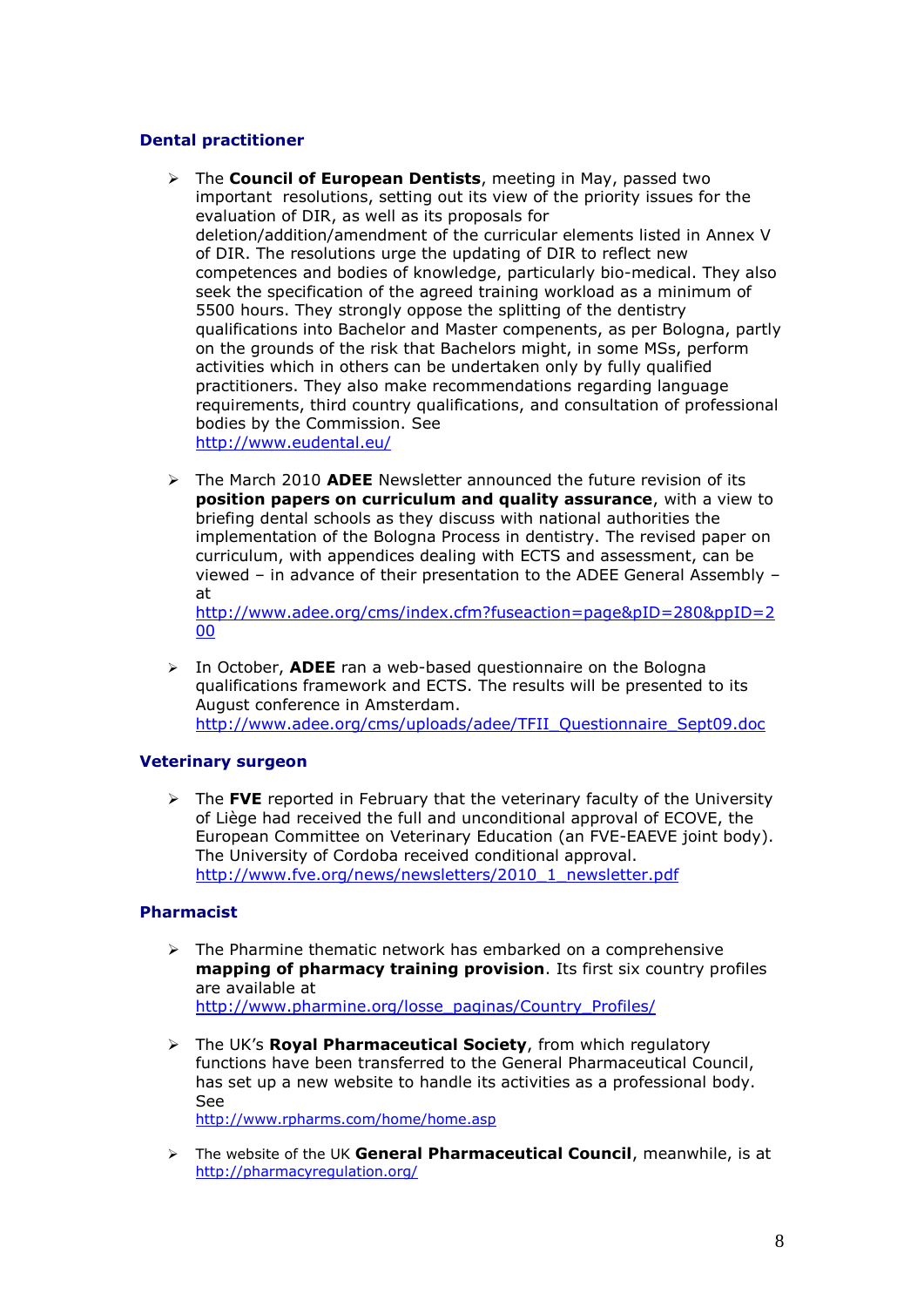### **Architect**

 **Heads of Schools of Architecture** meeting in Chania (Greece) in September will discuss curriculum in the context of the demands made by research, widening participation, lifelong learning, and by the difficulty of predicting which competences will be required of the architects of the future. [http://www.eaae.be/eaae2/events/meetings/2010Hania/AgendaChania.pd](http://www.eaae.be/eaae2/events/meetings/2010Hania/AgendaChania.pdf)

[f](http://www.eaae.be/eaae2/events/meetings/2010Hania/AgendaChania.pdf)

# **6 The European University Association**

**EUA** engages in a broad range of activities across a number of policy fronts: the Bologna Process, in which it is a major stakeholder, research and knowledge transfer, higher education governance and funding, quality assurance and capacity building.

6.1 EUA attends meetings of the **ENIC-NARIC** networks as an observer.

6.1.1 Their June meeting considered the final draft of the **"Recommendation on Criteria and Procedures for the Assessment of Foreign Qualifications"**. This broadens the scope of the Lisbon Recognition Convention to qualifications issued in non-signatory countries and codifies established best practice not only among credential evaluators, but among "competent recognition authorities", including, in many cases, universities.

6.1.2 The networks also established a new **working group on the recognition of prior learning**, which will include EUA and other key stakeholders. The terms of reference will be drafted by the ENIC Bureau and the NARIC Advisory Board.

6.1.3 Another project presented was **CoRe 2** - "Competences in Education and Recognition". The intended outcome of this project is a user- friendly guide specifically targeted at academic staff who write the information for the degree profile of courses of study. The guide will consist of a single template for degree profiles, as well as guidelines for completing it and for writing learning outcomes.

6.2 EUA has welcomed the **European Society for Engineering Education** [SEFI] as an affiliate member.

6.3 EUA has published **"Creativity and diversity: Challenges for quality assurance beyond 2010"**, a collection of keynote presentations and papers from the 4th European Quality Assurance Forum which was held in Copenhagen in 2009. The publication can be downloaded from

[http://www.eua.be/eua-work-and-policy-area/quality-assurance/qa-forum/qa](http://www.eua.be/eua-work-and-policy-area/quality-assurance/qa-forum/qa-forum-2010/)[forum-2010/](http://www.eua.be/eua-work-and-policy-area/quality-assurance/qa-forum/qa-forum-2010/)

6.4 The **5th European Quality Assurance Forum** will be held in Lyon (France) in November. It will examine how quality assurance tools and processes implemented at institutional and agency level (1) relate to European and national level policy discussions and decisions, and (2) interact with and support institutional quality assurance frameworks and quality culture. The Forum website is at

<http://www.eua.be/EQAF-Lyon.aspx>